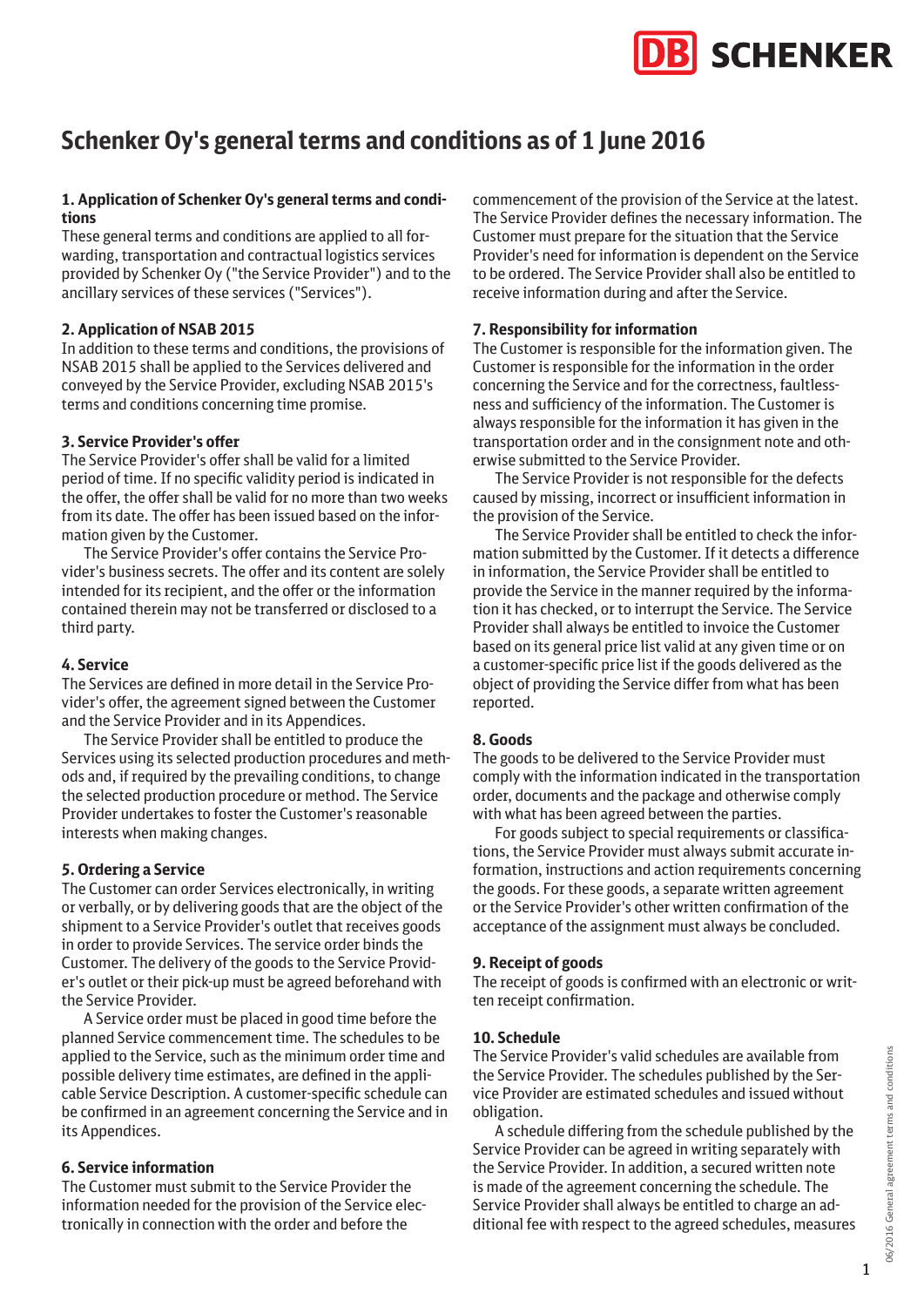and procedures.

# **11. Protection, packing and marking of goods**

The Customer shall protect and pack the goods that are the object of the Service properly. The protection and package must withstand the strain caused by the Service, including possible reloading. The goods may not produce any risk of accident to the Service Provider or a third party during the Service. The Service Provider is not responsible for the protection and packaging of the goods, any defects in these or any damage caused by them. When noticing defects, the Service Provider shall be entitled to, but shall not be under the obligation to take action in order to improve the protection, packaging or tying of the goods on the Customer's behalf and under the Customer's responsibility and at the Customer's cost.

The Customer must furnish the shipment with the necessary handling markings.

The Customer shall compensate any damage and costs incurred by the Service Provider, which are caused by the insufficient protection, packaging or marking of the goods. The Service Provider shall be entitled to refuse to transport goods that do not comply with the information given or that have been protected, packaged or marked insufficiently, or interrupt the provision of an already started Service.

The Customer must furnish the shipment with clear, generally approved or separately agreed markings as required by the Service Provider or as agreed with the Service Provider separately. It is important from the point of view of the provision of the Service and the handling of goods that special instructions and requirements, such as a stacking prohibition or a requirement concerning temperature or other conditions, are clearly marked on the transportation order, the consignment note and shipment. The address information must also indicate the total number of parcels contained in the shipment.

# **12. Electronic systems**

If the Service Provider gives the Customer an administrator ID and password intended for its contract customers to its electronic system, the Customer shall be responsible for all IDs and passwords opened for it, for their use and for the actions performed using them. If the Customer has reason to suspect that the ID or password has fallen in the hands of an outsider, it must prevent their use and immediately notify the Service Provider of this. Electronic services are subjected to the terms and conditions concerning them. The Service Provider does not guarantee that the electronic services are available to the Customer without interruption. The Service Provider is not responsible for the damage caused by any defects or errors that may be encountered in the service. The Service Provider shall be entitled to change its electronic services or discontinue their provision and to remove or lock any IDs and passwords opened in the service.

# **13. Service-specific special terms and conditions**

# **13.1. Road transportation**

# **13.1.1. Minimum information of an order concerning transportation service**

When ordering the Service, the information required in the

Service Provider's electronic system must be submitted to the Service Provider. The minimum requirement is the information content according to standard SFS 5865.

The Customer must append to a Service order and consignment note the necessary documents, such as export and import documents, and documents and instructions concerning goods subject to special requirements.

#### **13.1.2. Consignment note**

The Customer prepares a consignment note based on the SFS 5865 standard applied to domestic goods transports and a consignment note for international transports in international transportation. When using electronic systems, the content of the information requirements is the same as when using a written consignment note.

In addition to statutory information, the consignment note must contain information required by the standard, other information to be marked in the consignment note, as agreed by the parties, and the information that the Service Provider requires to be marked in the consignment note.

When using electronic systems, the sender and the recipient have the same obligations as when using a written consignment note. The recipient shall be entitled to check the goods and enter any complaints about the goods in the driver's electronic system or in a written document. The Service Provider's electronic system registers the transactions.

# **13.1.3. Transportation agreement**

The transportation agreement can be confirmed after the Service Provider has received the information needed for the provision of the Service, the relevant instructions, goods complying with the markings of the transportation documents and other documents needed for the implementation of the assignment.

The transportation agreement is confirmed with a consignment note or electronically when the order is available for confirmation. The transportation agreement can also be confirmed with another notification via automatic data transmission or in a manner agreed separately.

The transportation agreement is based on the information submitted by the Customer, on free, unobstructed traffic, normal and anticipated conditions and the possibility to transport the goods via navigable roads that have the necessary bearing capacity.

# **13.1.4. Means and route of transport**

The Service Provider shall be entitled to choose the means and fleet of transport, vehicle type and the transportation route and upon its choice to transport the goods directly or as a reloaded shipment.

# **13.1.5. Packaging base**

If a shipment in internal transports in Finland contains several parcels or a single parcel whose weight is over 25 kilograms and the question is not of a wheeled parcel and unless separately agreed otherwise, the item must be packed onto a packaging pallet that can be handled using a normal pallet truck or a forklift truck.

# **13.1.6. Pallets**

The Service Provider does not change pallets during loading or unloading.

The pallet terms of Finnish Transport and Logistics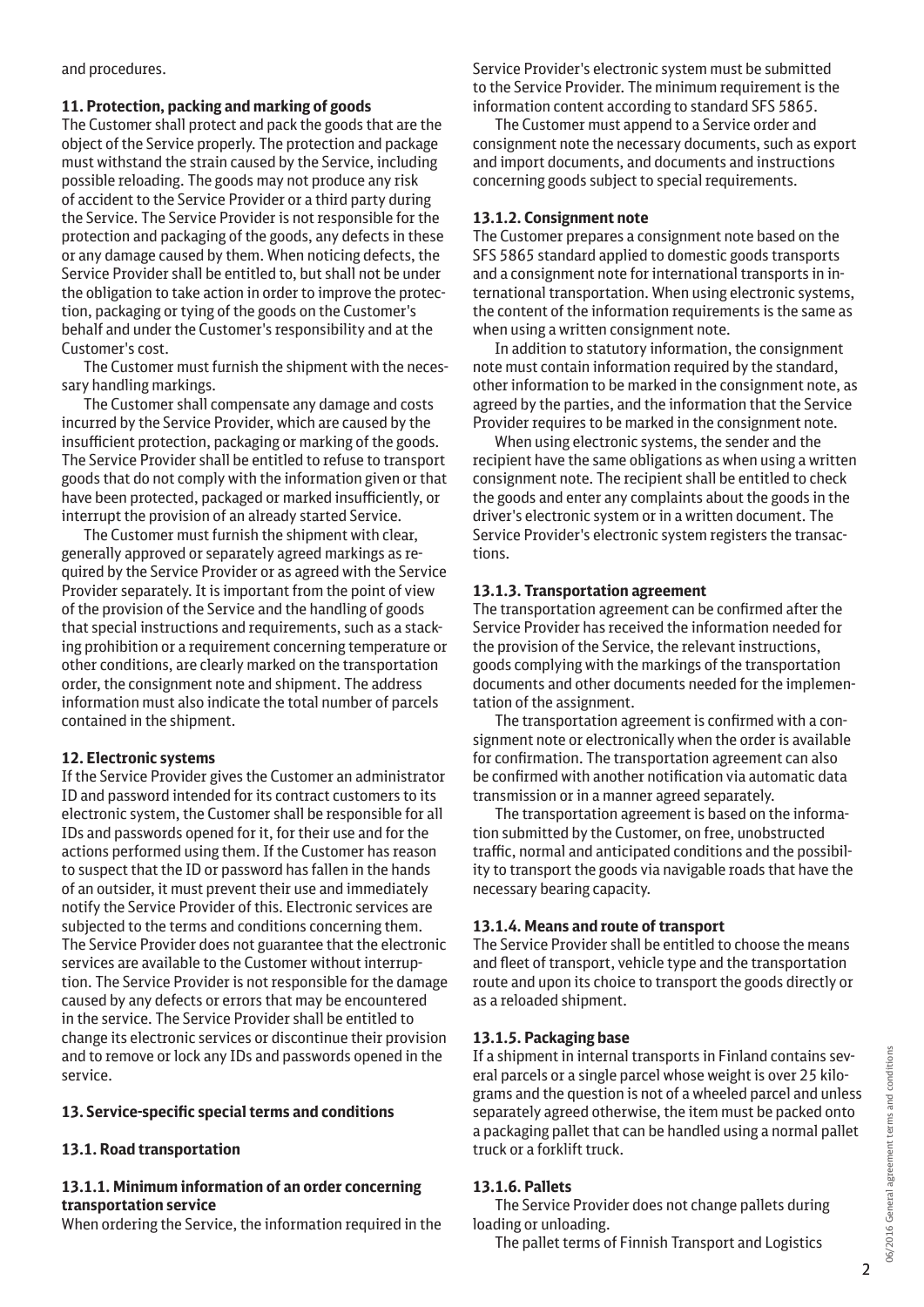(SKAL) valid at any given time are followed in road transports in Finland.

#### **13.1.7. Pick-up, loading, stowing, attachment and unloading of goods**

The Service Provider picks up the goods from the Customer or from some other agreed place.

Unless otherwise agreed by the parties in the Agreement about obligations to take specific actions, the goods that are the object of the Service are loaded, stowed, supported and attached in the means of transport under the Customer's responsibility and unloaded from the means of transport under the recipient's responsibility. If the driver participates in the above-mentioned actions for which the Customer or the recipient is responsible, the driver always acts under the responsibility of the Customer or the recipient.

#### **13.1.8. Handover of goods to the recipient and receipt confirmation**

The recipient confirms the handover of the goods with a receipt confirmation, also entering in it its name in block letters. The receipt confirmation must be made in the possible electronic system and the consignment note.

Goods unloaded at the Service Provider's terminal must be picked up within one weekday from their arrival. If the recipient has not picked up the goods by the said deadline, the Service Provider shall be entitled to store the goods on the Customer's behalf and charge warehousing and handling fees based on a valid price list.

In addition to these terms and conditions, the Service Provider's service descriptions and the agreement concluded between the Customer and the Service Provider, the sender and the recipient must follow generally approved operating models and practices.

#### **13.2. Air and sea transport**

The Service Providers offer is valid based on the costs employed at the time of making the offer and under the payment terms indicated in the offer. The service prices do not include value-added tax, insurance policies or official costs or fees. Also currency, safety, fuel and other applicable surcharges shall be charged separately. The Service Provider reserves the right to price changes.

The application of the service prices requires that the Service can be produced without additional measures, such as measures related to customs clearance and traffic.

# **13.3. Agreement logistics**

The Customer shall take out fire, water and burglary insurance for the goods that are the object of the Service. The Service Provider shall take out the fire, water and burglary insurance denoted in Section 25 A of the NSAB 2015 only on the basis of a separate written agreement.

Goods covered by the chemical or other special legislation can be the object of the Services in accordance with a separately agreed service description concerning them.

The Service Provider's prices have been calculated with the assumption that the Service is provided using the Service Provider's existing personnel and cost level. The Service Provider reserves the right to change the prices and terms and conditions if, due to an arrangement based on the agreement between the parties or in connection with such an arrangement, employees of the purchaser or a third

party are transferred to the employment of the Service Provider.

The agreement logistics services valid for the time being can be cancelled with a notice period of six (6) months unless agreed otherwise in an applicable service description.

# **13.4. Specific goods categories**

The Service Provider provides Services related to the following goods or goods categories only as agreed separately:

- $\blacksquare$  relocation goods,
- goods for whose loading, stowing, attachment, transportation or unloading special equipment is needed,
- � goods whose packaging is so insufficient that other goods could be damaged,
- $\Box$  goods that cannot be transported with other goods,
- � goods that change the vehicle's weight distribution from the normal,
- $\blacksquare$  weapons, ammunition and explosives,
- $\blacksquare$  high-value items,
- $\blacksquare$  living animals and plants,
- **u** furs,
- goods requiring temperature control,
- � products covered by the excise tax legislation (e.g. alcohol, alcoholic beverages and tobacco),
- $\blacksquare$  medicines covered by the medical legislation,
- $\blacksquare$  chemicals covered by the chemical legislation,
- $\blacksquare$  foodstuffs covered by the food legislation,
- $\blacksquare$  hazardous substances covered by the legislation on hazardous substances,
- $\blacksquare$  waste covered by the waste legislation.

#### **13.5. Hazardous substances**

Charges and additional fees for hazardous substances are determined according to a separate price list valid at any given time.

In its Services related to hazardous substances, the Service Provider shall follow the valid legislation and the restrictions related to valid permit conditions. Provisions may restrict the providing of the Service.

The Customer must follow acts, decrees and authorities' regulations concerning the transportation and handling of hazardous substances. The Customer accepts Service-related restrictions connected with possible permit conditions. When ordering the transportation of hazardous substances or other Service related to such substances, the Customer must inform the Service Provider in good time before the provision of the Service of the nature of the danger (such as VAK category) and the precautions that the Service Provider must take. The Customer must record in the consignment note the necessary information on the type of goods, the nature of the hazard and precautions and provide the Service Provider with possible other information, instructions and documents needed for the implementation of the assignment.

The Customer shall ensure that the package used for the transportation of hazardous substances, and the package markings, comply with the valid legislation and authorities' regulations. The Customer and the recipient must see to their obligations that have been defined in the legislation on the transportation and handling of hazardous substances and in authorities' regulations.

The Customer and the recipient shall ensure that the Service Provider does not incur damage from a hazardous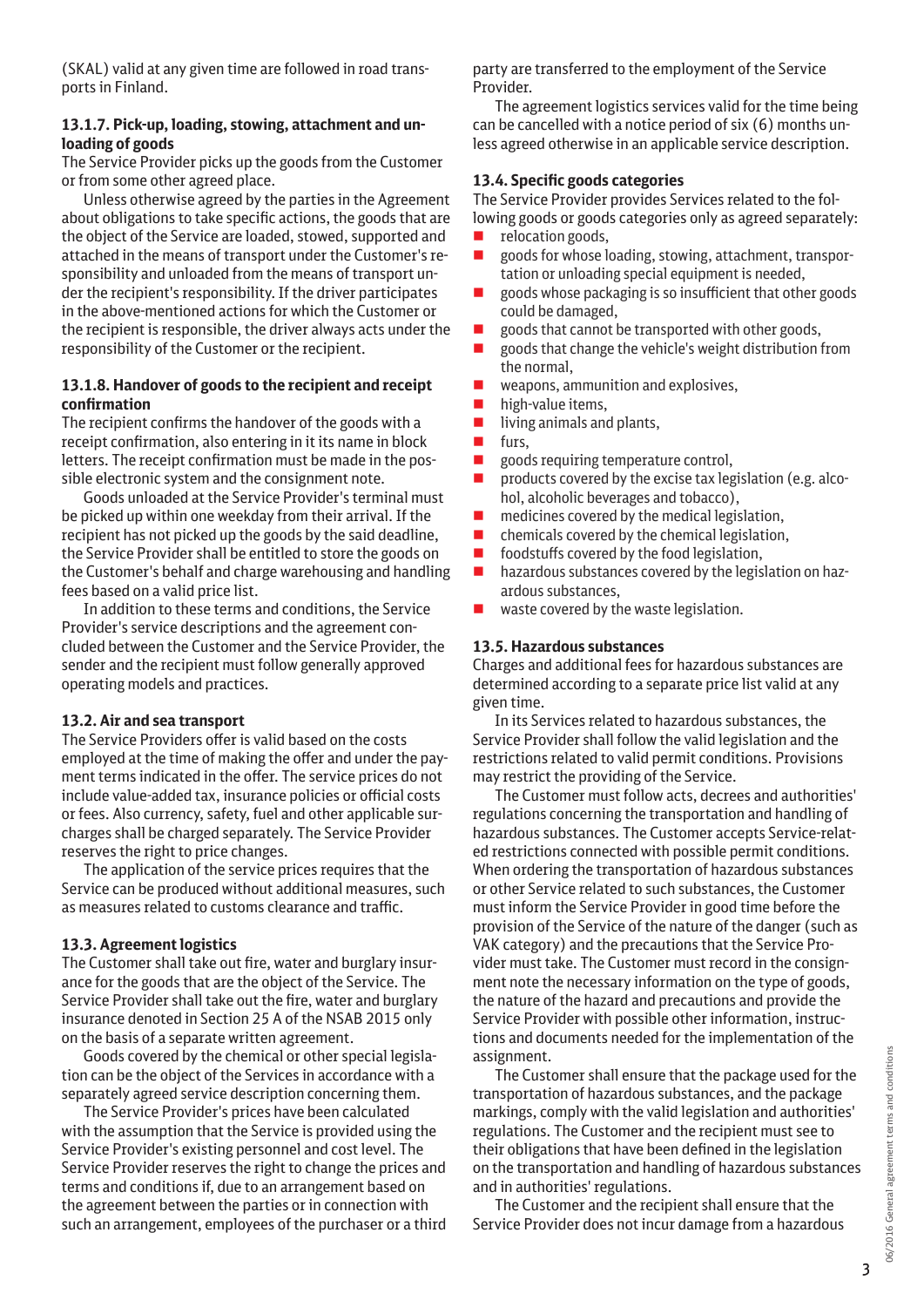substance that is the object of the Service.

The Service Provider may not transport weapons and Class 1 explosives without a separate written agreement. The Service Provider may not transport or handle radioactive substances belonging to Class 7, apart from products with UN Number 2908-2911 that are intended for consumer use. The Service Provider may not transport substances belonging to hazardous substance classes 2, 3, 4.1, 4.2, 4.3, 5.1, 5.2, 6.1, 6.2, 8 and 9 in tank containers.

For goods included in the ADR/RID/IMDG code, the provisions issued in the code and the regulations valid in the appropriate countries shall be followed.

# **13.6. Food transports**

If the Services include foodstuffs, the obligations set out in the valid food legislation and their limitations shall be applied.

# **14. General terms and conditions concerning the Service**

#### **14.1. Checking goods or shipments that are the object of the Service**

The Service Provider shall be entitled to check the goods delivered to it, including its measurements, weight and dimensions. The goods must comply with the information indicated in the Service order and consignment note. The Service Provider shall be entitled to make sure that the obligations valid for substances and goods subject to special requirements have been fulfilled and, if defects are detected, take the necessary measures under the Customer's responsibility and at the Customer's cost.

If the goods that are the object of the Service do not comply with the information given or the agreement or legislation, the Customer accepts that the Service Provider shall be entitled to return, destroy or sell the shipment under the Customer's responsibility and at the Customer's cost. Upon the Service Provider's request, the Customer shall pick up the goods from a place indicated by the Service Provider.

#### **14.2. Commencement and termination of the Service Provider's liability for goods**

The Service Provider's liability for the goods begins when the Service Provider has received the goods and when the parties have confirmed the receipt of the goods in writing. The Service Provider's liability ends when the goods are handed over to the recipient or placed at its disposal or for its pick-up in a specified place.

For transportation services, however, the Service Provider's liability always ends when the transport unit is delivered to the destination indicated in the consignment note or to some other agreed place regardless of when the goods are unloaded from the transport unit. The Service Provider's liability also ends when the recipient has been informed of the arrival of the goods but the recipient does not accept the goods.

The Service Provider shall not be liable for goods that do not correspond to what has been indicated or for whose type, nature or properties information has not been duly reported.

In exceptional situations, such as authorities' actions or for transport technological reasons, the Service Provider's liability may already end earlier.

# **14.3. Delivery clause**

It is recommended that the Customer gives the Service Provider an applicable delivery clause based on valid Incoterms, both in the transportation order and the consignment note.

#### **14.4. Prices and invoicing**

The Service Provider's prices and other charges are available from the Service Provider according to their delivery date. Insofar as the Customer-specific price list does not contain any defined price or fee for a certain action, the price to be applied shall be determined according to the Service Provider's valid price list.

The Service Provider's prices are exclusive of valueadded tax, other taxes or fees under public law. The Service Provider charges the value-added tax according to the valid value-added tax act, specified in invoices.

Changes to the Service Provider's costs, which are due to legislation or authorities' regulations, are added to the prices and fees from their entry into force date unless separately indicated otherwise. Prices, surcharges and costs indicated in a currency other than the currency generally used by the Service Provider (euro) are charged from the Customer in euros, converted with the exchange rate valid on the payment or charging date. Exchange rates are converted at the exchange rates issued by the European Central Bank (ECB).

The Service Provider's prices are given based on the information submitted by the Customer. The Service Provider shall be entitled to base its valid prices on the Customer's actual volumes.

The Service Provider's invoicing period is one calendar week and the term of payment seven (7) days from the date of the invoice.

Complaints about invoices must be issued within the payment period. If complaints have not been received within the payment period, the Customer is considered to have accepted the invoice.

Regardless of the indicated delivery clause and payment notifications, the Customer is responsible for Servicerelated payments, such as valid freight, additional charges and other Service-related costs. The Service Provider shall always be entitled to demand payment from the Customer.

The Customer shall pay a penal interest for its overdue instalments based on the valid Interest Act. However, the minimum amount of the penal interest shall be 16%.

The Service Provider shall be entitled to demand additional collateral from the Customer and adopt preliminary invoicing if changes take place in the Customer's conditions after the signing of the agreement, of the kind that influence or may influence the party's financial position, operations or some other aspect of relevance to the party's position.

The Service Provider's receivables shall fall due immediately upon the termination of the agreement, if the Customer neglects its payment obligation or if the Customer's financial position is impaired.

# **14.5. Credit limit**

The Customer's possible credit limit is agreed separately. The Service Provider shall be entitled to change the credit limit given to the Customer with its notification.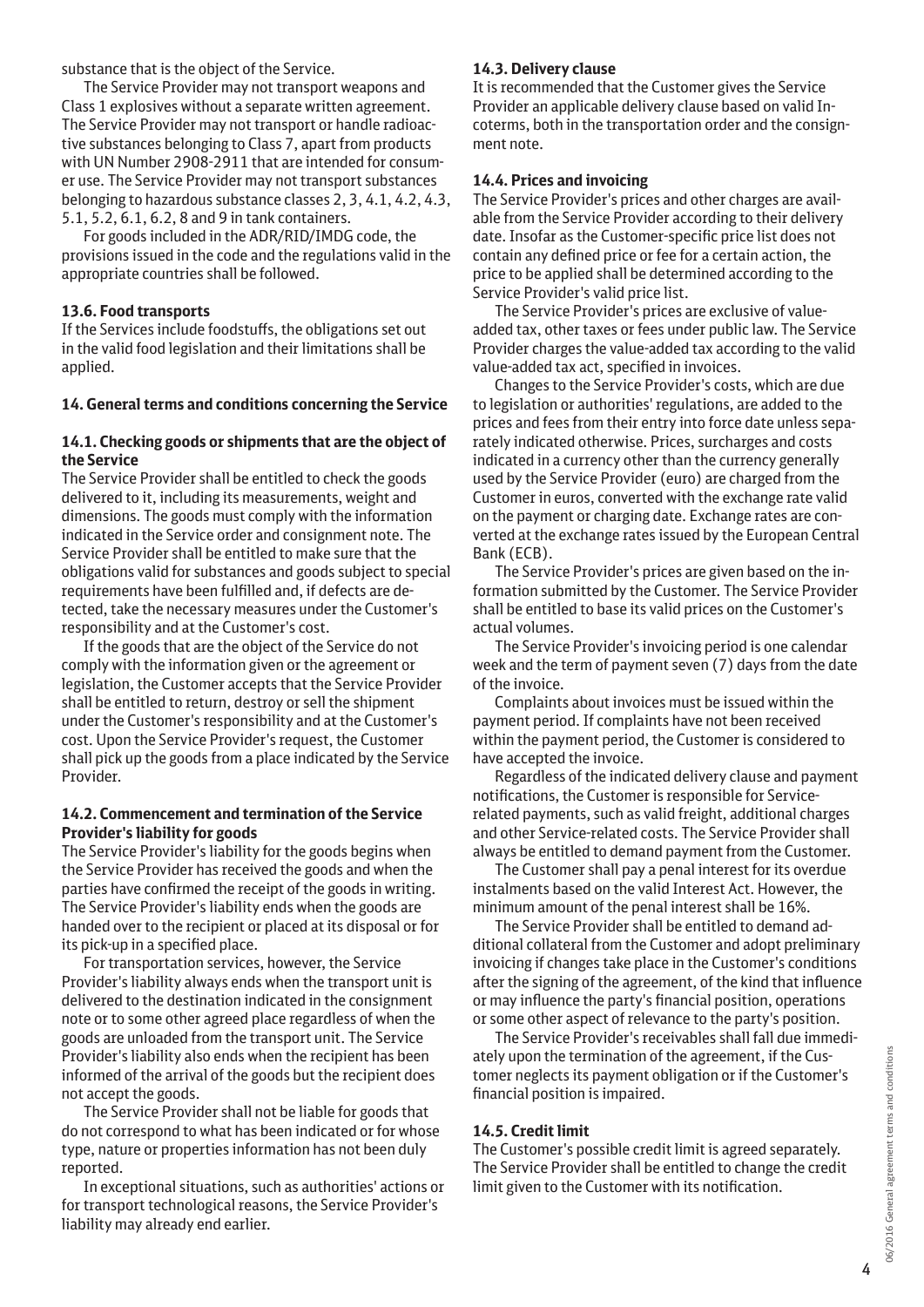# **14.6. Service Provider's right of lien and right of retention**

The Service Provider has the right of lien and right of retention to the goods in its possession by way of collateral for all the costs encumbering the goods and for all other receivables from the Customer. If the goods are lost or destroyed, the Service Provider shall be entitled to receive the same amounts of compensation that are paid by the insurance company or some other party. If the Service Provider's outstanding receivables are not paid, the Service Provider shall be entitled to sell as much of the goods that, in addition to the costs, the Service Provider's all receivables from the Customer are covered. If possible, the Service Provider must seek to inform the Customer in good time of any measures that it intends to take in order to sell the goods.

# **14.7. Right of set-off**

In addition to the fulfilment of statutory set-off preconditions, the set-off of the Service Provider's receivable with the Customer's counter-claim shall be subject to an agreement. The Customer's possible compensation claim against the Service Provider cannot be used for set-off.

# **14.8. Subcontracting**

The Service Provider shall be entitled to use subcontractors in the provision of the Services. The Customer is responsible for the work of the subcontractors it has chosen or designated.

# **14.9. The Service Provider's responsibilities**

The Service Provider's responsibility for the goods is determined on the basis of the valid law, applicable international general agreements, NSAB 2015 and the liability terms separately agreed by the parties. The Service Provider's responsibility is based on trust unless otherwise stated in compelling legislation.

The Service Provider's contractual liability towards the Customer is limited to the service fee to be paid for the agreed task or part thereof. The obligation of the party demanding compensation is to limit the damage and to indicate the damage caused, the causal relation and the amount of the damage.

The Service Provider is not responsible for any indirect damage or other damage that is difficult to anticipate.

The Service Provider is not responsible for conditions that it could not have avoided or the consequences of which it could not have prevented through reasonable actions (such as a strike, authorities' actions, fire, the blockage or slowdown of traffic, water damage, a criminal act). The Service Provider is not responsible for the actions, mistakes or negligence of the Customer or a third party, insufficient protection or packaging of the goods or their incorrect or insufficient marking, special vulnerability to damage or environmental conditions or Service disturbances or interruptions caused by a force majeure.

# **14.10. Forwarding liability insurance**

The Service Provider holds valid forwarding liability insurance.

# **14.11. Insurance**

The Service Provider does no insure the goods unless separately agreed in writing with the Customer.

# **14.12. Force majeure**

A force majeure shall denote an aspect that appeared after the signing of the agreement or the making of the order that is beyond the parties' influence or that could not be foreseen, that the Service Provider was not aware of at the time of concluding the agreement and that prevents, delays or materially hampers a party's fulfilment of its contractual obligations, such as fire, traffic accident, natural incident, authorities' actions, industrial action, state of emergency, war, mutiny, seizure, new or amended decrees or authorities' regulations, the refusal or limitation of a permit necessary for the implementation of the service, currency limitations, import and export bans and limitations or another unusual aspect beyond the parties' control that has considerable influence.

A force majeure also includes the delay of the subcontractor's delivery when the delay is caused by a force majeure.

The prevented party must provide the other party with a notification of the force majeure immediately after having noticed it.

The prevented party is released from its performance obligations for the duration of the force majeure. If the implementation of the assignment is interrupted or disturbed by a force majeure, the Service Provider shall not be responsible for the consequences of the force majeure in the Service and the other contractual party shall not be entitled to refer to a performance defect or related rights due to the consequences caused by the force majeure or for their part. The Service Provider shall be entitled to a compensation for its costs caused by the force majeure and for the work it has done in the same way as for other costs related to the service or the goods that are the object of the service.

# **14.13. Compliance with legislation**

If the Service Provider notices that the provision of the Service is prohibited or limited fully or in part or that the Service would violate any valid legislation or norms, including the valid legislation and norms of the United States, the European Union or an independent state, especially valid legislation or norms the purpose of which is to prevent or restrict terrorism or to place embargos, the Service Provider or another company that is party to or object of a legal act and belongs to the DB Schenker Group shall always be entitled to refuse from a single Service or a related order, interrupt the provision of an already started Service and cancel the Service agreement without advance notification or compensation liability.

Notwithstanding its other commitments, the Service Provider shall be entitled to submit information to the authorities in order to prevent, reveal and investigate crime.

# **14.14. Refraining from implementation**

The Service Provider shall be entitled not to accept the Customer's orders and to refrain from the implementation of a confirmed Service due to the Customer's anticipated or earlier breach of contract, if the Customer's financial position is weakened or for some other corresponding cause regardless of what the agreement between the parties would otherwise require.